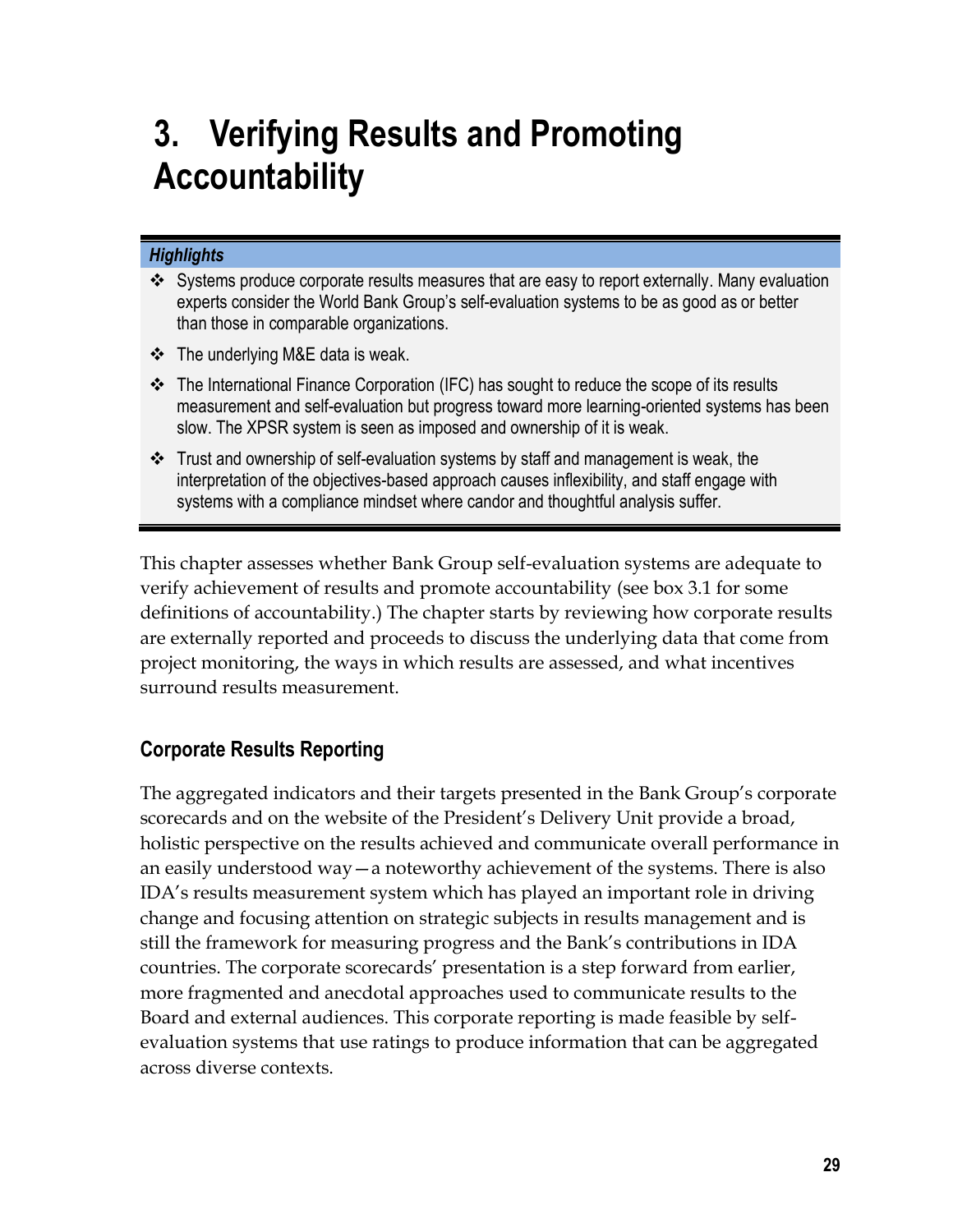Ratings provide a convenient and intuitive metric to aggregate across diverse areas of engagement over time, and have long been the most widely used indicator of Bank Group project and country program results. Ratings permit the comparison of results across Regions and sectors, with two caveats: first, because IFC rates only a sample of its investments, it does not have the same ability to disaggregate results to the sector or regional level; and second, because evaluation methodologies differ, ratings cannot be used to compare or aggregate across institutions and product lines: it is not possible to assess whether IFC- or Multilateral Investment Guarantee Agency (MIGA)-supported projects are more or less effective than those of the Bank, or if investments are more or less effective than policybased support.

In the scorecards, ratings are complemented with other indicators. There are useful indicators of client satisfaction with Bank and IFC effectiveness, impact, and knowledge. There are also indicators of people and small enterprises reached with financial

#### **Box 3-1. Definitions of Accountability**

The notion of holding an organization accountable for performance has been enshrined over the past two decades in the Paris Declaration, the Monterrey Consensus, and other major decisions. The Auditor General of Canada (2002, page 5) proposes a useful working definition of performance accountability: "a relationship based on obligations to demonstrate, review, and take responsibility for performance, both the results achieved in light of agreed expectations, and the means used."

Accountability is a social relationship between at least two parties in which at least one party to the relationship perceives a demand or expectation for reporting between the two (Dubnick and Frederickson 2011, p. 6).

In the Bank Group, as in other multilateral organizations, reporting has mainly been directed upward and externally to oversight bodies with Independent Evaluation Group (IEG) validation providing an assurance function. Self-evaluation by staff provides a framework for accountability and results measurements and requires reliable evidence to function properly. Validation by IEG is a major part of the Bank Group's accountability process, serving to keep the reporting honest.

The Bank Group has no single definition for accountability. IFC procedures refer to it as follows: "Accountability: To inform the Board and shareholders on achievement of IFC's objectives in investment operations." Thus the focus of the self-evaluation is performance, and the reporters—Bank Group management—are responsible for the results.

services, people supplied with various basic services (water, education, agricultural assets and services, and so on), and countries with strengthened public management and disaster risk reduction. Many of these indicators are outputs more than outcomes and their values are easily skewed by results in a few large countries.

The systems get strong marks in various comparative reviews, including on transparency. For example, the latest (2012) assessment of the World Bank by the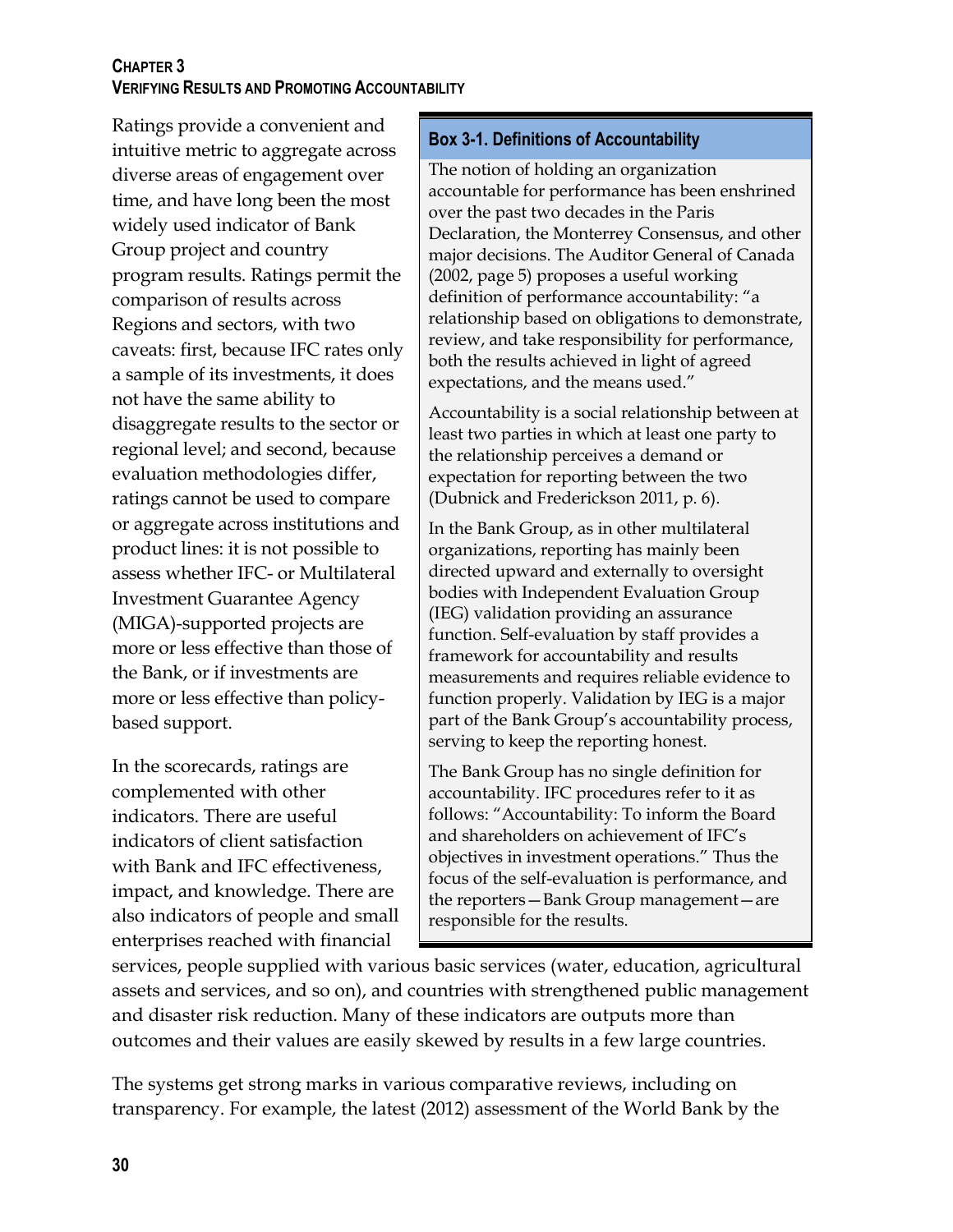Multilateral Organizations Performance Assessment Network (MOPAN), based on a survey of donors and clients in eight countries, ranks the Bank as a strong performer on several counts, including evaluating results and promoting transparency.<sup>1</sup> Because of confidentiality of information originated from clients, IFC and MIGA disclose far less information than the Bank. The Bank Group's self-evaluation policies and processes are in line with the Evaluation Cooperation Group (ECG) guidelines and with good practices of multilateral development banks. Box 3.2 offers examples of how external results reporting is used.

# **Box 3-2. Uses of External Results Reporting**

- International Development Association (IDA) replenishment discussions have drawn extensively on the IDA results measurement system, which inspired the development of the World Bank scorecard.
- Implementation Status and Results Report (ISRs) and Implementation Completion Reports (ICRs) are publicly disclosed and generate considerable web traffic, around 7 percent of all page views.\*
- Some research draws on ICR ratings—recent examples were quoted in chapter 2.
- IEG's sector and thematic evaluation reports draw on self-evaluations and the annual Results and Performance Report analyzes trends in ratings. These are discussed by Committee on Development Effectiveness (CODE) and the full Board, respectively.

\*Note: In calendar year 2014, there were 343,465 page views of ISRs and 146,933 of ICRs which is equivalent to 7.5 percent of all page views net of page views of non-reports such as search and frequently asked questions pages.

The corporate results measures also have inherent limitations, none of which are unique to the Bank Group. Causes behind trends in aggregated indicators cannot be easily discerned and are sometimes disputed. Imposing common metrics that facilitate aggregation (for example, core sector indicators in the Bank) crowds out the ability of teams to use context-specific indicators because, in practice, there are limits to the total number of indicators. Interviews indicate that operational staff often understand only vaguely the purposes of corporate results measurement and how it is used by the Board and others.

# **Monitoring Systems**

Weak project monitoring has been a long-standing issue and IEG macro evaluations have uncovered many weaknesses in M&E, which is of concern because data from monitoring systems are the foundation of all evaluation, including self-evaluation. For example, IEG's evaluation of the Bank's food crisis response recommended better monitoring of nutritional and welfare outcomes of programs that seek to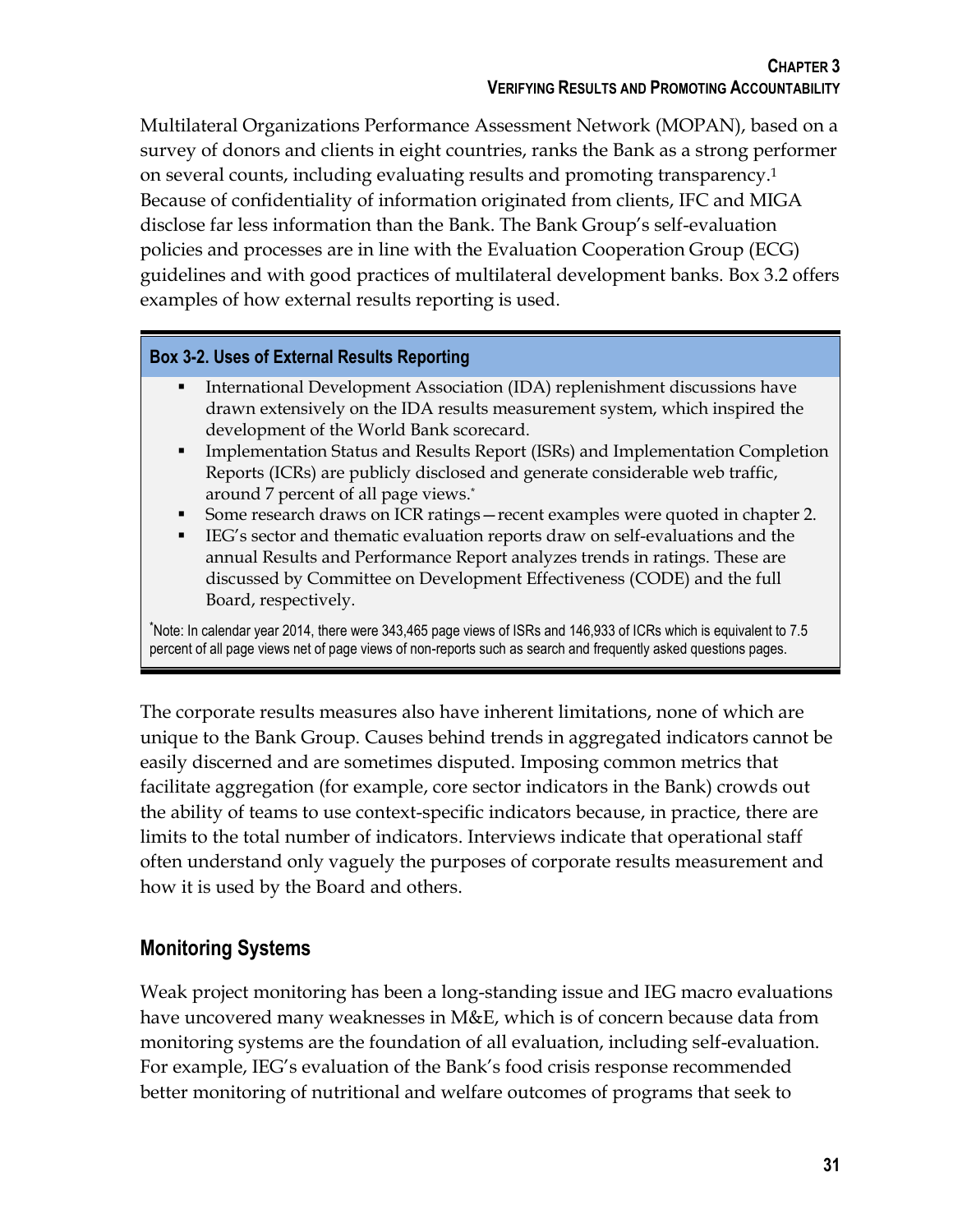mitigate the food crisis.<sup>2</sup> The evaluation of small and medium-sized enterprises (SMEs) found that projects' results and M&E frameworks often failed to include indicators of the impact of the project on the targeted group and on the market failures justifying the project.<sup>3</sup> IEG's report on avian flu responses found that "the use of too many indicators overwhelmed the M&E capacity of project management units. Data was sometimes not collected, and when it was collected it was usually used only for reporting purposes and was not utilized for project management."<sup>4</sup>

There has been improvement over time in the use and understanding of indicators and results frameworks but still, one in five active recommendations in the Management Action Record database (a compilation of all formal IEG recommendations since 2011) concern M&E.<sup>5</sup>

#### **MONITORING OF WORLD BANK PROJECTS**

There is substantial room to improve M&E for World Bank projects and the tracking of M&E quality. Since 2006, when IEG started rating M&E quality, the share of closed Bank investment projects rated "substantial" or "high" on M&E quality (a composite of M&E design and M&E implementation) has remained fairly constant at around 30 percent (figure 3.1). The share rated "negligible" fell from 18 percent

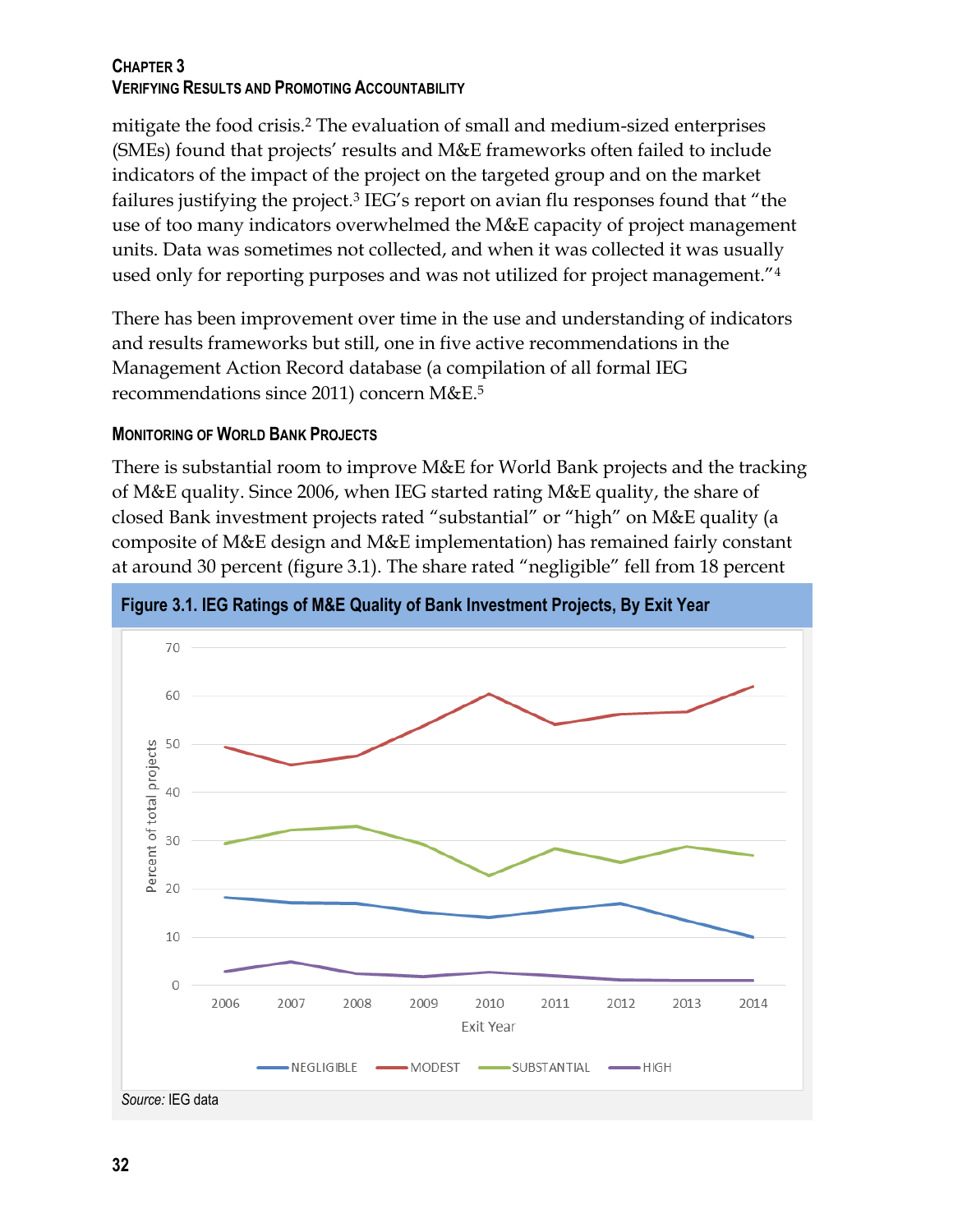for FY06 exits to 10 percent for FY14 exits (resulting in more projects rated "modest" on M&E quality). The abolition of the Quality Assurance Group (QAG) in 2010 means that the Bank no longer has a mechanism for monitoring the quality at entry of development objectives and results frameworks in real time nor does it conduct evaluability assessments. Instead, the World Bank scorecard monitors the share of projects with reported baseline data for all development objectives in the first ISR: this indicator improved from 69 percent in FY13 to 80 percent in FY15.<sup>6</sup> This is a relevant but partial indicator of M&E implementation, but not of its design.

Only 3 percent of World Bank projects are rated high on M&E quality. The characteristics of successful project M&E are intuitive: these projects have clear results frameworks and a plan to collect data that receives timely follow-through with M&E activities that are computerized, quality controlled, aligned with client systems, and integrated into the operation rather than an ad hoc process, according to systematic content analysis of IEG validation of ICRs done for this report (see also box 2.2). Conversely, projects with negligible M&E quality (15 percent of the total) often have overly ambitious or complicated data collection plans, unclear results frameworks, and weak institutional arrangements, resulting in delayed baseline data, irregular reporting, and information that lacks credibility.<sup>7</sup> This squares with analysis of IEG's Project Performance Assessment Reports (PPARs) done for the 2014 Results and Performance of the World Bank Group report and analysis of ICR reviews done in collaboration with the forthcoming 2015 Results and Performance report. Issues related to M&E design and institutional capacity are prevalent and tend to more commonly affect projects with ultimately unsuccessful IEG outcome ratings, as table 3.1 makes clear. For example, unclear, inappropriate or overly ambitious indicators affected 65 percent of projects rated Marginally Unsatisfactory and below. 8

|                                                                       | <b>Marginally</b><br>Unsatisfactory and<br>below<br>(percent) | <b>Marginally</b><br>satisfactory and<br>above<br>(percent) |
|-----------------------------------------------------------------------|---------------------------------------------------------------|-------------------------------------------------------------|
| Poor Design: Inappropriate indicators                                 | 65                                                            | 49                                                          |
| Poor Design: No baseline or targets                                   | 37                                                            | 16                                                          |
| Poor Implementation: data was not collected or was<br>of poor quality | 19                                                            | 30                                                          |
| Poor Implementation: Weak institutions for M&E                        | 42                                                            | 18                                                          |
| Poor Utilization                                                      | 33                                                            | 25                                                          |
| Sample size                                                           | 83                                                            | 61                                                          |

There is no systematic, ongoing quality control or assessment of project monitoring data. Staff in IEG, research, and operations offered a number of examples of instances of inaccurate data. It is outside the scope for IEG's validations and PPARs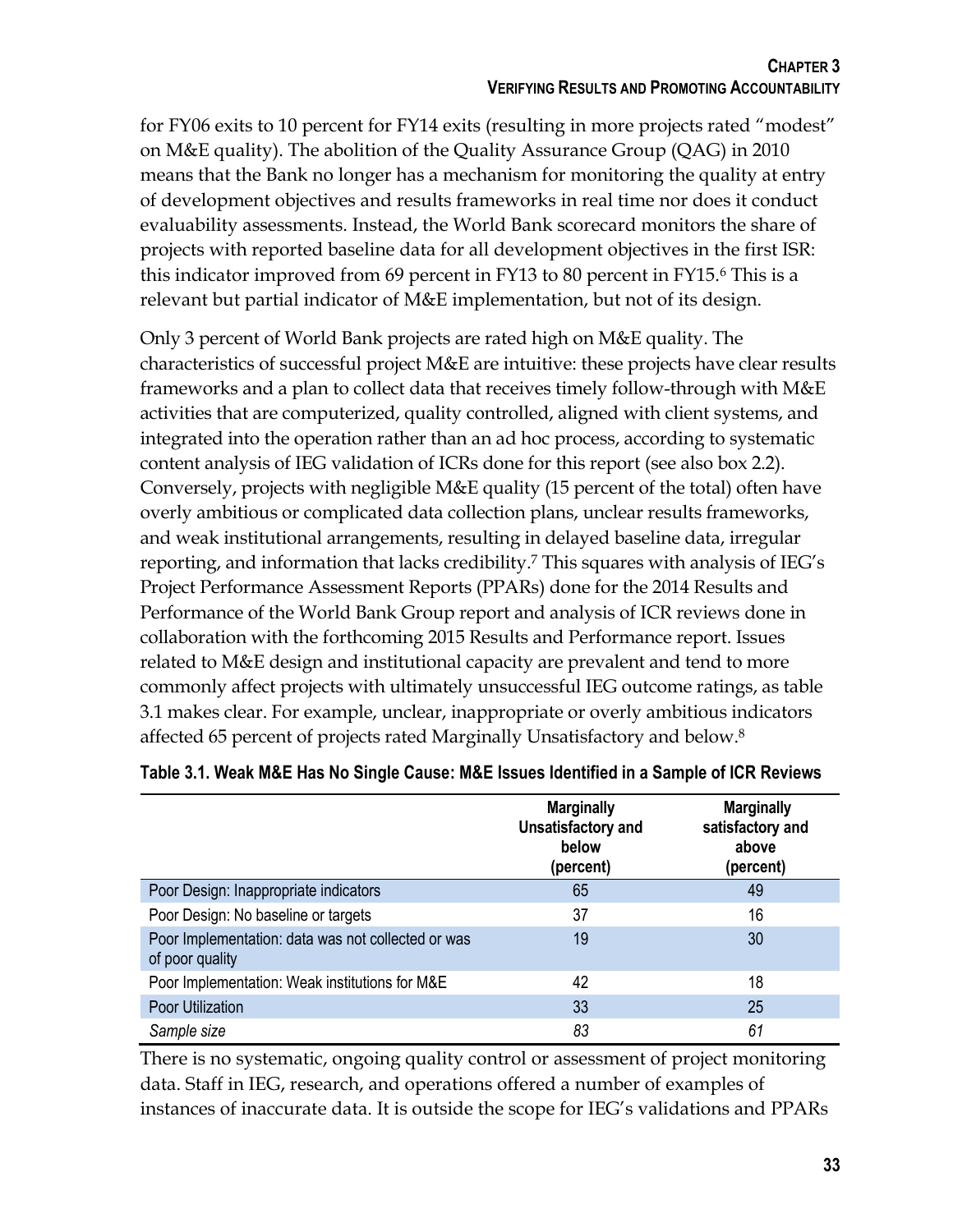to systematically audit or quality control data. It is not known how many projects conduct their own data assessments, but analysis by the evaluation team finds this practice to be positively associated with M&E quality. In interviews, some staff emphasized the need for more Bank efforts in ensuring reliable data.

# **MONITORING AT IFC**

For IFC, the 2013 Biennial Report on Operations Evaluation (BROE) finds that the quality of evidence on the outcomes of IFC's advisory services is weak, but has improved over time.<sup>9</sup> There are no equivalent statistics for IFC's investment services, but the quality of financial data from audited statements is markedly stronger than other data, according to the BROE. The report finds that "data quality control has been driven by the external reporting cycle and the annual report. The checks are mainly desk based, and there is no data verification at the source" (p. 22).

Even as some improvements are under implementation, there is ample room to improve IFC data. The external assurance conducted for IFC's Annual Report do not contact clients to validate data supplied by them and reported in the report. Data supplied by companies and staff can also be improved to enhance credibility and reliability. For example, data on SMEs are based on simple assumptions and constant multipliers applied regardless of underlying conditions. The external assurance pointed out in IFC's Annual Report 2015 that IFC's "control should be further enhanced: at project level, by ensuring that the controls are consistently applied across industries and regions; at corporate level, by reviewing the quality of the checks performed and reliability of the data source used." (p. 96). Further, the Development Outcome Tracking System (DOTS ) has limited information on endbeneficiaries of IFC investment; gaps in use of indicators for private sector development; and trade-offs between standardization of indicators (which facilitates aggregation) and relevance to the context of the project.

# **MONITORING AT MIGA**

MIGA does not have a monitoring system due to the nature of its business model because it has an arms-length relationship with project companies, it does not have ready access to project information. Since 2011, MIGA has tracked compliance with environmental and social performance standards and has used a Development Effectiveness Indicator System to collect sector-specific indicators and standard development impact indicators for each project.

# **COUNTRY PROGRAM EVALUATIONS**

Country program evaluations have improved with the introduction of results frameworks in 2005, but shortcomings remain.<sup>10</sup> Of the 25 Country Program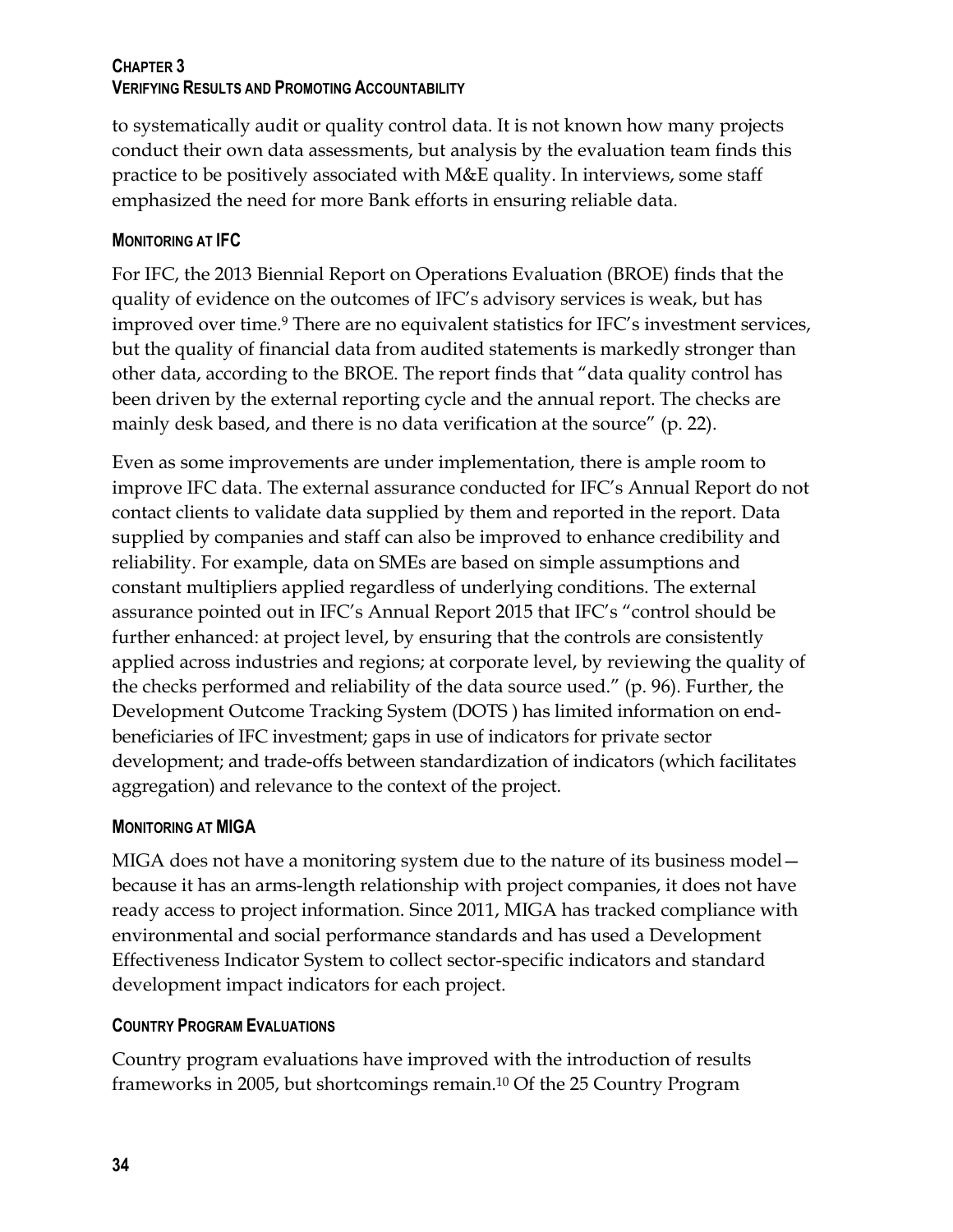Strategies (CPSs) approved in FY14, 90 percent had measurable indicators, although less than 50 percent were fully aligned with the objectives (IEG 2014). Plausible association between Bank Group contributions and final country-level outcomes is hard to establish. The results frameworks are primarily based on Bank project-level M&E frameworks and in many cases lack country-level indicators. This results in a substantial gap between Bank Group strategic objectives and the indicators to measure program impact.

# **IMPACT EVALUATIONS**

Impact evaluations address capacity issues through specialized teams for evaluation design and data collection providing support on the ground (and, obviously, requiring additional expenses).<sup>11</sup> There is much more quality assurance of the data. Although the process is not without tensions, interviewees noted that the procedures for setting up monitoring systems to gather impact evaluation data tend to result in credible data and evidence, as well as counterfactuals that, in turn, strengthen the credibility of impact evaluation results. Analysis from the Development Impact Evaluation Initiative (DIME) has found that Bank projects with a formal impact evaluation attached are more likely to be implemented on time than are those that do not, probably because of the extra attention that is given to results chains and monitoring.<sup>12</sup> Importantly, impact evaluations are a complement, not a substitute, for solid monitoring because they measure outcomes at discrete points in time while monitoring systems are best at continuous measurement of process and progress.

# **WHAT FACTORS DRIVE M&E PERFORMANCE?**

Staff and managers recognize weaknesses in M&E, but incentives and managerial signals divert effort to other, more pressing issues. Difficulty in finding the necessary data was frequently mentioned as an obstacle to writing self-evaluations and 58 percent of interviewees observed at least one fundamental challenge with data, results frameworks, or measuring. Low team capacity for and attention to M&E, budget and time constraints, and weak client country data systems were often cited by staff.

Despite increased awareness and various ongoing and promising initiatives, the Bank Group has yet to formulate a coherent approach to strengthening M&E and, unlike support functions such as procurement and financial management, M&E lacks a clear profile and career track. The Results Measurement and Evidence Stream is an effort to strengthen M&E skills and professionalization. <sup>13</sup> Most results staff have been absorbed into the Global Practices after repeated changes in recent years. Capacity building in select areas is also offered by the Bank's impact evaluation hubs and by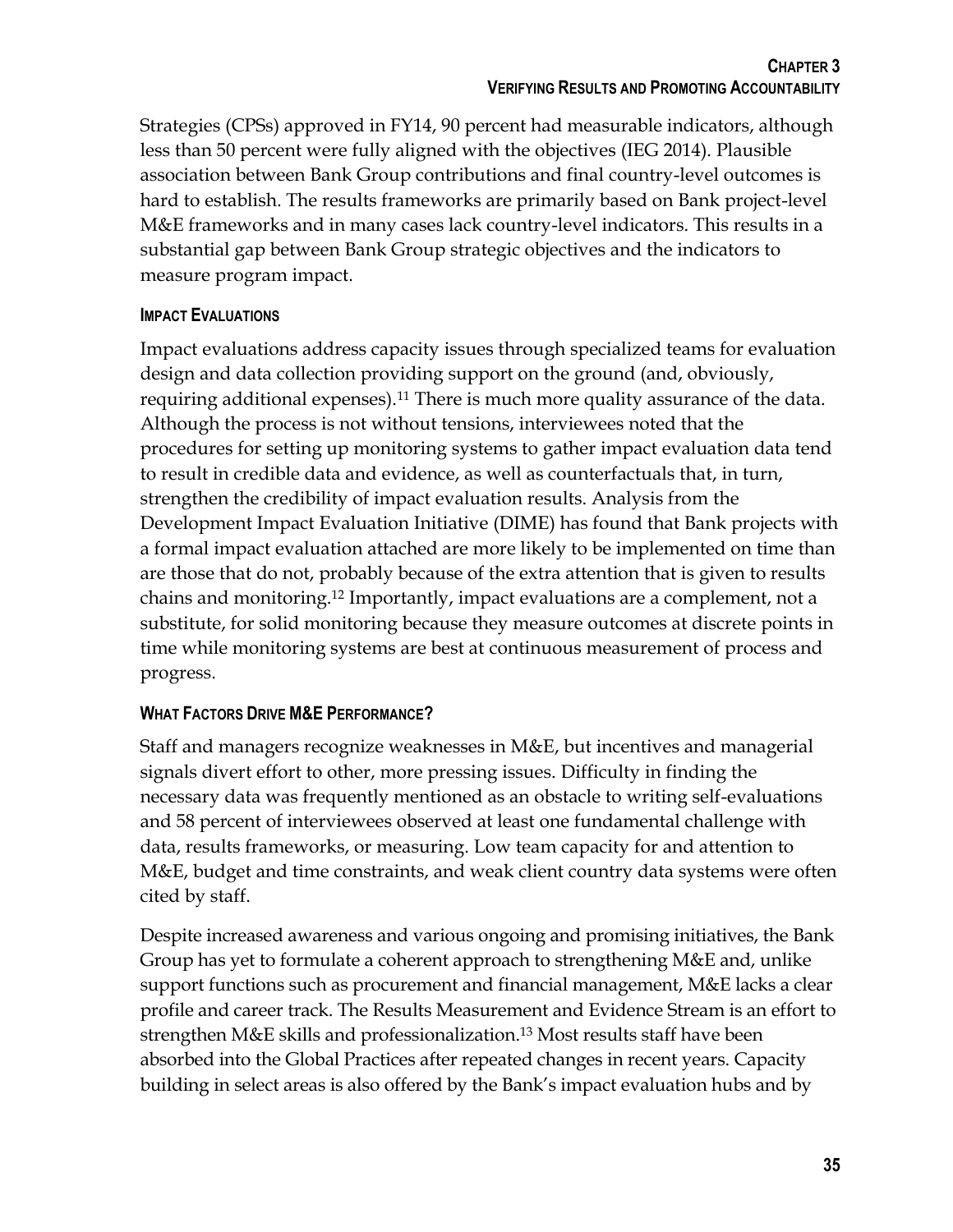the Regional Centers for Learning on Evaluation and Results (CLEAR) Initiative. Reasonably adequate guidance exists on results frameworks (box 3.3). Many interviewed staff understand that better project M&E is key to achieving results, but no concerted effort has emerged and the internal "market" for M&E skills could be better organized.

One unresolved issue is how to balance M&E between a compliance and a valueadded role. The compliance role of M&E leads to a demand for generalists who know enough to advise on the basics and a "just enough" approach to all projects. The compliance role prevails for most tasks associated with mandatory selfevaluations, which are often written by staff without specialized M&E skills who, according to interviews, can find it challenging to understand what is required and who have little or no career pay-off from this task. The value-added role currently prevails for impact evaluations, IFC's thematic and programmatic evaluation activities, and the CLEAR Initiative. It leads to demand for more specialized skills and a selective approach to investing in good M&E where it makes the most sense, such as in pilots, new business areas, and previously unevaluated project designs.

# **Box 3-3. Guidance on Results Frameworks**

The Bank's guidance on results frameworks and monitoring is clear, and the most recent version launched in November 2014 is an improvement, with recommendations for a reduced number of indicators, and a requirement for indicators of citizen engagement. The guidance calls for a thorough consideration of numerous criteria for indicators and for the task team to assess the M&E capacity of implementing agencies. These high standards set in the guidance may be difficult for task teams to meet without additional resources. Likewise, borrowers are responsible for actually doing the M&E and their ownership of the results framework is crucial, but may be difficult to acquire. The guidance calls for updating results frameworks during project implementation, but doesn't mention how complicated that is in practice.

*Source:* Results Framework and M&E Guidance Note, OPSPQ, World Bank, November 2014. Washington, DC

# **Assessing Results**

# **ASSESSING WORLD BANK'S RESULTS**

# *Attribution*

The system is supposed to measure outcomes, which, by definition, are results that can be attributed to the interventions supported by the Bank Group, but most ICRs do not rule out alternative, non- project related factors that may have affected outcomes. A study done for IEG's evaluation of learning and covering a representative sample of investments exiting in 2012 found that ICRs lack rigorous evidence to allow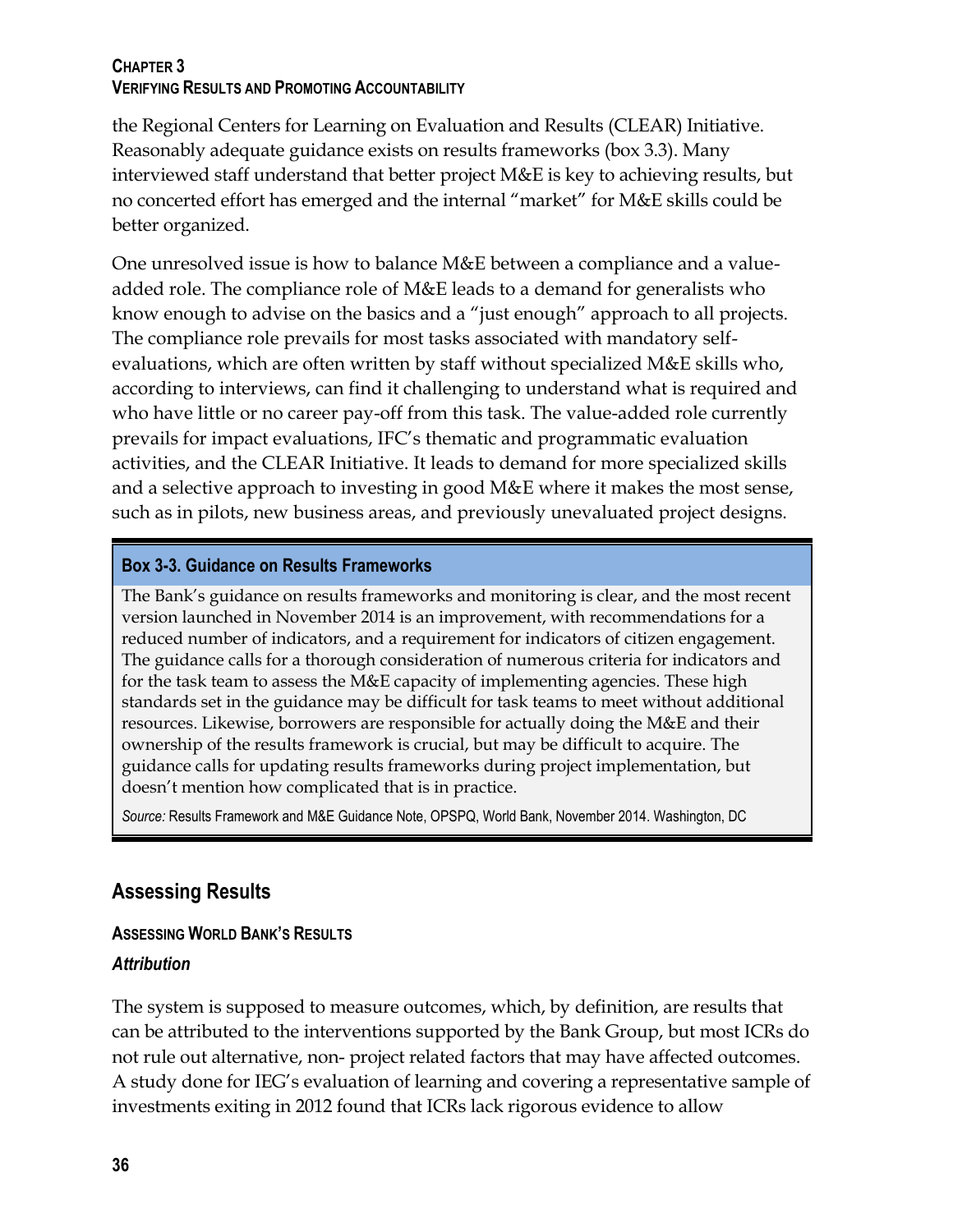attribution of observed outcomes to Bank interventions. Attribution requires ruling out alternative factors that may have affected project outcomes using either: (i) experimental or quasi-experimental design to establish a counterfactual, which is not always feasible or practical; or (ii) a rigorous contribution analysis that establishes a results chain, assembles evidence for every step in the results chain, and rules out alternative factors to plausibly attribute results. However, in the majority of ICRs, no effort is made to rule out alternative factors. Among those ICRs that have at least some outcome evidence the most prevalent evaluation design, used 58 percent of the time, was a simple before-after (data on outcome measures at the beginning and end of the project) with no control group.<sup>14</sup> There is limited consideration of information that could shed light on alternative factors that might have affected the achievement (or not) of outcomes. These ICRs hence do not establish whether development gains were caused by project interventions or by other factors.

# *Ratings and Their Validation*

IEG, in its ICR reviews, sometimes downgrades Bank project ratings because of the absence of evidence on results, not necessarily because of evidence of weak results (34 percent of Bank projects were downgraded in FY12-14). This evaluation reviewed a random sample of 105 ICR reviews for projects where IEG downgraded the outcome rating. Weak or missing evidence was explicitly cited as a contributing factor to IEG's decision to downgrade in 70 percent of downgrades (figure 3.2). <sup>15</sup> Consistent with this, the Jobs Cross-Cutting Solutions Area traced



all instances of recent IEG downgrades in its area back to data challenges. Most staff engage in formal self-evaluation very infrequently (apart from ISRs) and find it counter-intuitive that projects that lack strong evidence on outcomes are rated low. The lack of evidence on results also affects a substantial number of projects (the precise number is not known) where operational staff propose what they consider a relatively low rating to avoid a downgrade.<sup>16</sup>

The implication is that a weak rating can mean two very different things: weak achievement of development objectives or weak or absent evidence of results (or some combination of the two). Many stakeholders do not seem to be aware of this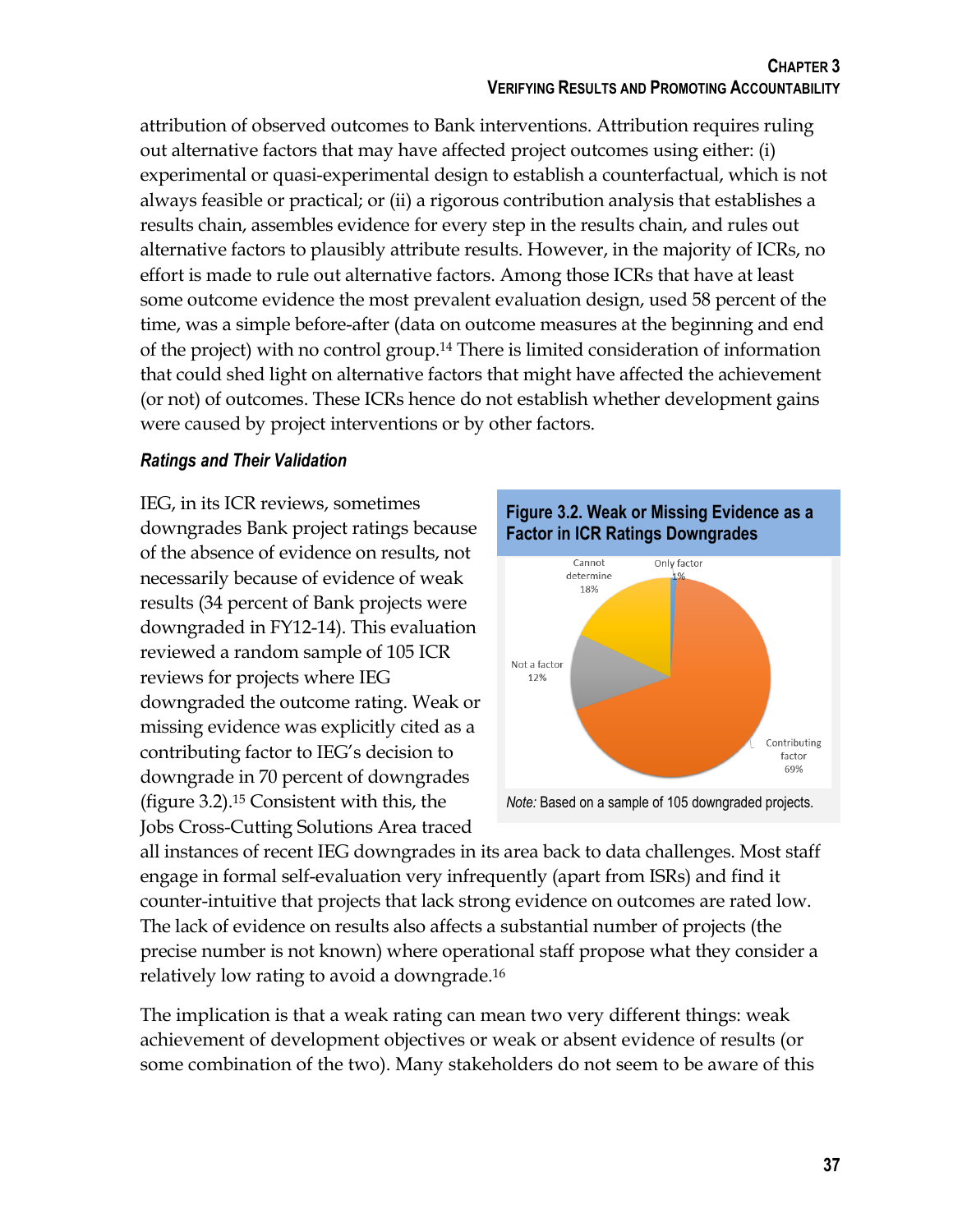subtle but important point, which also affects the interpretation of project outcome ratings reported in the corporate scorecards.

#### **ASSESSING IFC'S RESULTS**

IFC has established a comprehensive M&E system that compares favorably to systems in other multilateral development banks with respect to measuring and assessing the development results of private sector operations. DOTS, the main tracking tool, records uniform monitoring indicators on development expectations and results across all ongoing operations annually. IFC's corporate annual report presents development results captured in DOTS alongside its financial results. XPSRs, sampled by IEG, are the only instruments for in-depth evaluation of evidence, since IFC stopped conducting annual supervision reviews of projects because they duplicated its quarterly credit risk rating. XPSRs are conducted on a sample of less than half of IFC's projects at early operating maturity (that is, when project activities are completed and early commercial results emerge). IFC eliminated the lessons section of its investment review document, meant to ensure feedback from past to new projects.

Starting in FY14, IFC has sought to reform how it measures results. In response to the 2013 BROE, IFC did an internal review of the XPSR instrument, which found that IFC staff use XPSRs little or not at all. The review proposed updating the XPSR to better reflect "evolving business needs" (such as focusing on fragile states and transformative engagements), strengthening learning (through more selective and clustered M&E), and be easier to write (for example using credit risk and other data to pre-populate certain sections). Senior IFC management, also citing the need for efficiency gains and greater relevance, had requested that self-evaluation be further streamlined, including the elimination of some work quality ratings and abridging of lessons. IFC also proposed revising DOTS and relying more on data already collected by its private sector clients and to move toward M&E at higher-level (country, thematic, programmatic, and client groups). IEG and CODE members expressed concern that the proposed reforms risked weakening the credibility of IFC's results measurement and not all the proposed changes were implemented. IFC and IEG have subsequently jointly developed a streamlined XPSR template and workflow, which is currently being tested. The number of DOTS indicators was reduced to core indicators agreed by international financial institutions and the sampling rate was reduced.

The signal from the top of the organization has not been supportive of selfevaluation. IFC emphasized value to clients and staff through the use of existing client data and higher-level M&E. IFC also sought cost savings from reducing the number of process steps associated with writing, controlling quality, and engaging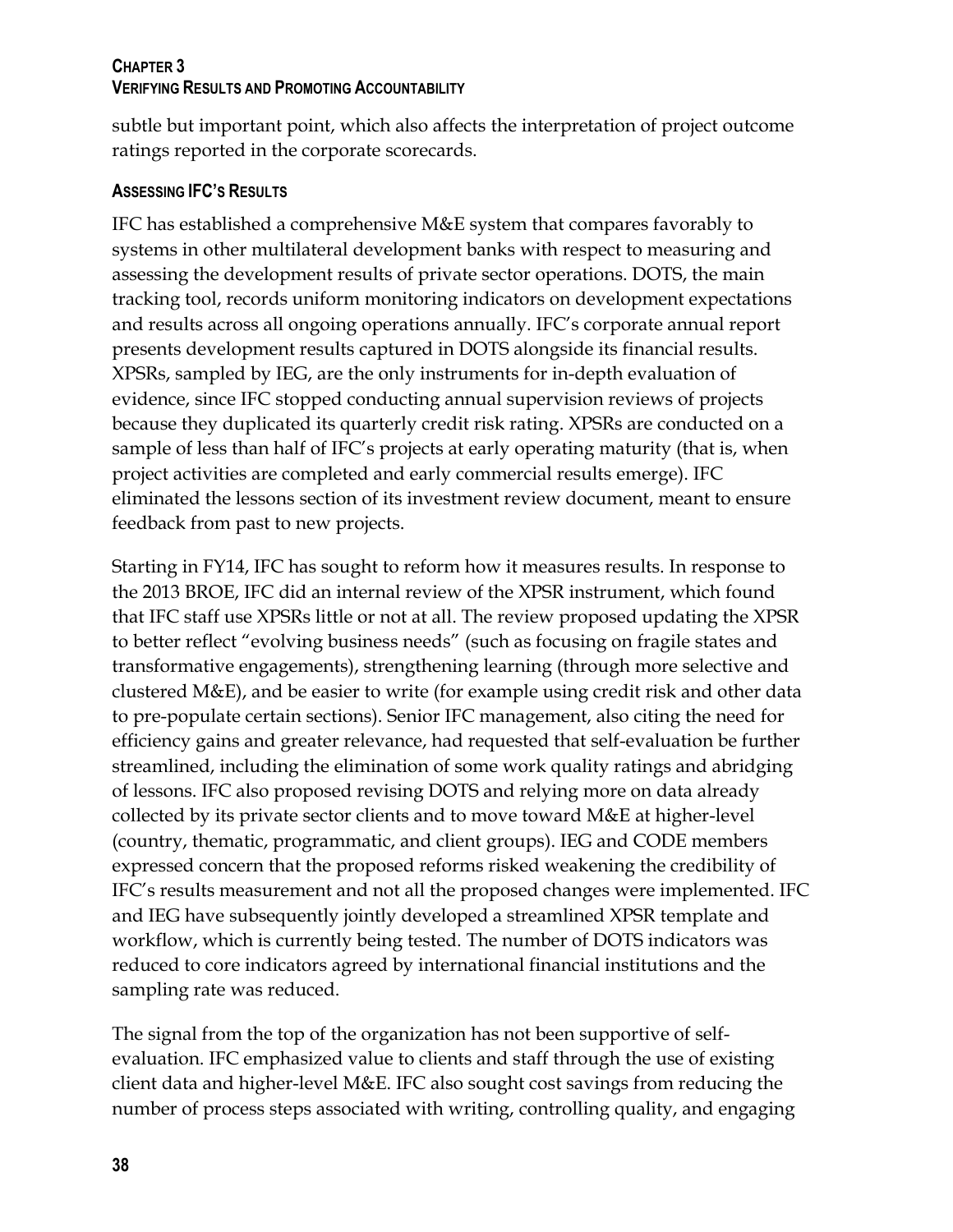with IEG on the XPSR, which it justified with reference to the low perceived added value of the XPSRs. Interviews done for this evaluation confirm that many staff and managers "do not use XPSRs or their lessons in their daily business and there is no incentive or interest from Management in this product," as noted in IFC's internal review. Many IFC staff view DOTS and the self-evaluation system in general as a compliance exercise that adds no value and is not useful for performance management.

Yet IFC should not lose sight of the accountability needs of the Board, member countries, and the public. IEG and some CODE members perceived a risk of accountability erosion through selective "cherry-picking" of successful operations under the proposed reforms. Given IFC's development mandate, a credible level of reporting on development results should be expected: any organizations' M&E system needs to be aligned to its mandate.<sup>17</sup> Reporting economic and financial returns does not offer meaningful assessment of development outcomes. There is also concern that existing client data may not allow for standardization, aggregation, and quality consistency given that private sector companies rarely collect credible data on development outcomes but focus on outputs and the number of clients. Finally, DOTS is a monitoring system and cannot be expected to assess development outcomes and attribution as would an evaluation.

Progress toward a more learning-oriented M&E system for IFC has been slow and the XPSR system is seen as imposed and ownership of it is weak. IFC has established procedures for its own evaluation work and for disclosing evaluative findings while protecting clients' proprietary information (few are disclosed). There is room to improve the evaluation function, training, oversight of IFC's M&E framework, and the quality of XPSRs.<sup>18</sup> Unvalidated ratings for advisory services are reported in the Bank Group corporate scorecard even though validated ones are available in the same manner as they are for IFC investments, World Bank, and MIGA.<sup>19</sup> There are also inconsistencies between sources of indicators reported in the corporate scorecard and in the IFC scorecard. IFC lacks a champion for self-evaluation and its Development Impact department, which oversaw many M&E functions (though not the XPSR), was integrated with the Client Services Vice-Presidency and the functions of results measurement staff were repositioned. Interviews done for this evaluation found that management interest and ownership of M&E for investment is low in IFC and there is a sense that the XPSR system is imposed (given also IEG's roles in designing, sampling, and validating) which translates into adverse incentives for staff doing XPSRs and other M&E tasks. For advisory services, interest and ownership of M&E and PCRs is mixed but better than for investment, in part because of donor interest. As with most self-evaluation processes, some advisory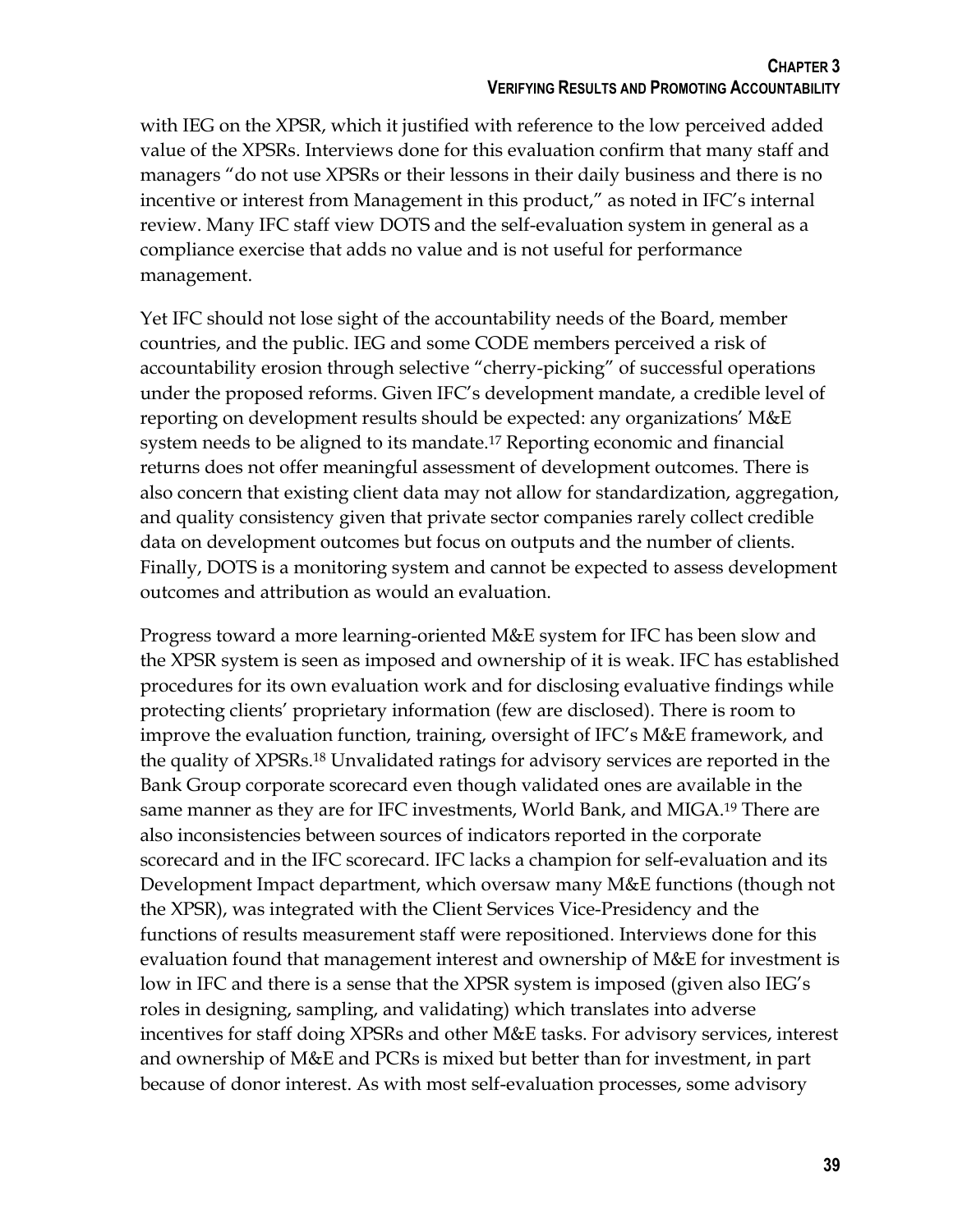staff welcome the opportunity to reflect on experience and improve future performance, while others mainly seek to achieve good ratings.

Given trade-offs between M&E objectives, some guiding principles would be helpful. Little learning and use of lessons occurs in practice (see chapter 4) and it is unrealistic to expect systems to fully meet both accountability and learning needs. Yet no policy helps arbitrate between the diverging perspectives of different stakeholders and to make decisions about what constitutes an adequate scope and coverage for accountability-focused M&E. ECG good practice has been important to ensure that IFC's systems remain in line with broadly accepted standards. The mandate for the Director-General of IEG is also important. That mandate provides a responsibility for "Appraising the World Bank Group's operations self-evaluation and development risk management systems and attesting to their adequacy to the Boards." But the mandate does not define "adequacy" or provide principles for balancing between performance management, accountability, and learning when these are in conflict. A policy would do this, and, had it been in place, could potentially have helped the Bank Group navigate the issues around the evolution of IFC's results measurement (box 3.4).

# **Box 3-4. External Panel Identifies Need for Evaluation Policy**

An external panel review of IEG commissioned by CODE found that the Bank Group needs an overarching evaluation policy because it "lacks a framework that outlines the principles, criteria and accountabilities for evaluation across the organization, that provides clarity to all staff on the merits of robust, high quality and credible evaluation, and that clearly delineates the respective roles of all parties." It urged "real dialogue about what needs to change, how to do it, and the cycles of learning and accountability that follow." It argued for a coherent approach to evaluations' contribution to learning without losing sight of accountability. In the view of the panel, an evaluation policy would delineate roles and responsibilities; clarify evaluation principles, processes, and methodologies; continue the work to strengthen the evaluability of operations; specify incentives for staff learning and the creation, application, and sharing of independent evaluation knowledge.

*Source: External Panel Review of IEG*, 2015.

# **ASSESSING MIGA'S RESULTS**

MIGA has scaled up self-evaluation since 2010, but still has some way to go. It conducts seven to eight Project Evaluation Reports (PERs) annually of mature guarantees, which is around half of the load (IEG conducts project evaluations on the remainder in addition to validating MIGA's PERs). The emphasis has been on learning for operational staff, helping them understand first-hand the development effects of MIGA's operations. There is active participation of MIGA underwriters,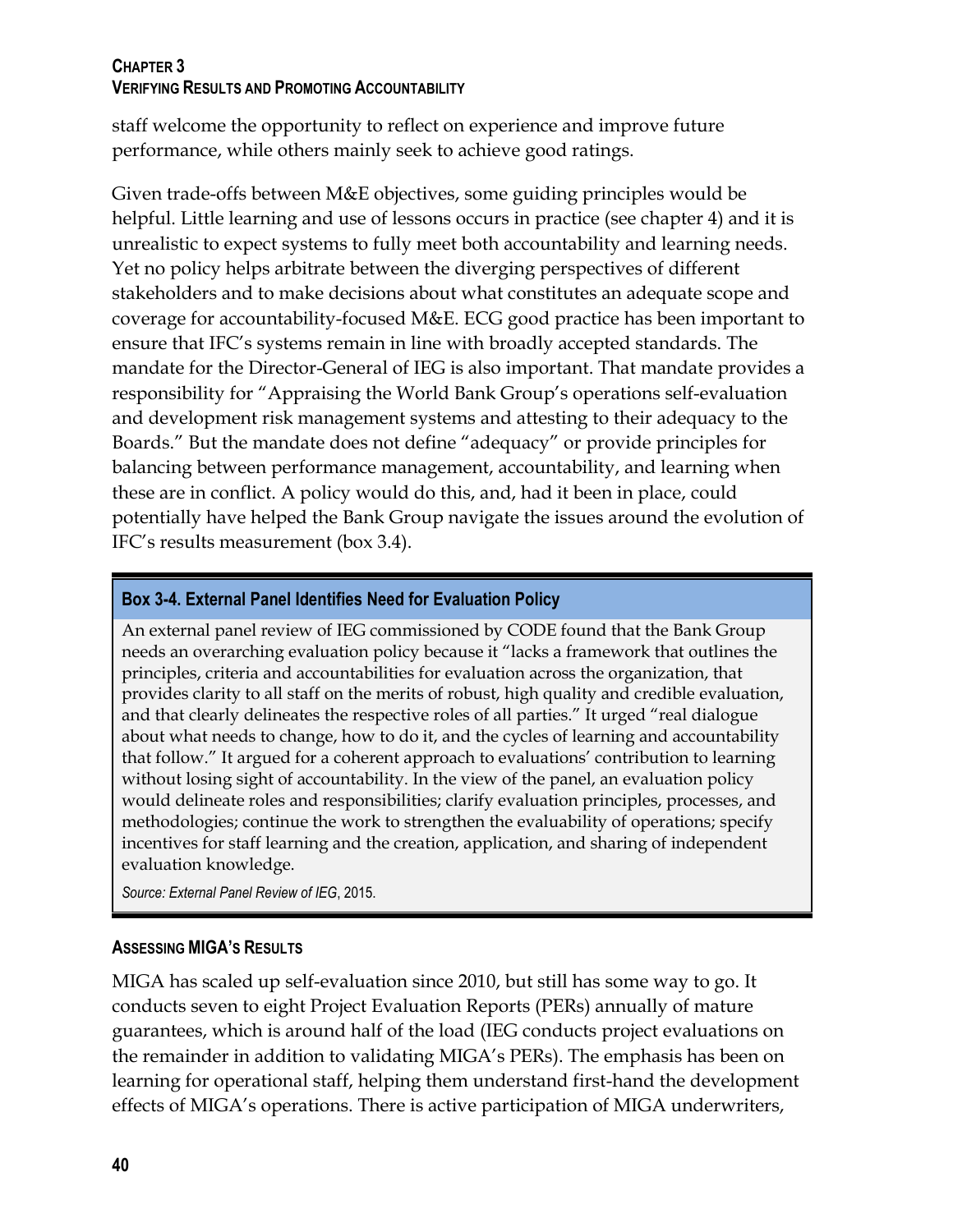economists, and environmental and social specialists (as opposed to being contracted out) in self-evaluation with site visits and stakeholder consultations. This arrangement seems to benefit learning while increasing the cost per PER (even as templates and processes have been streamlined) and thereby constrains the capacity to conduct a large number of self-evaluations. The dilemma going forward is whether IEG will continue to cover cancelled projects, or whether MIGA will be able to increase its self-evaluation production even as it has already streamlined its approach and template and achieved cost reductions; otherwise coverage may not be sufficient to assess MIGA's overall performance, as is done in the corporate scorecard. At stake is also the balance between accountability (which requires a certain coverage) and learning (which calls for staff involvement and site visits).

#### **GENDER AND CITIZEN ENGAGEMENT IN RESULTS MEASUREMENT**

Self-evaluation frameworks direct attention to impacts on citizens, but in their implementation there is room to better assess gender and social aspects in Bank Group self-evaluations. Gender and citizen engagement are major areas of corporate commitments, and tracking actions and results in these areas is an important mandate for the systems.

Gender results are not adequately covered or tracked, especially when projects do not have a specific gender component.<sup>20</sup> Analysis done for IEG's forthcoming Results and Performance 2015 finds that the current gender flag approach fosters compliance with process-oriented requirements but does not support project teams to develop a clear rationale for how to address gender issues, and the alignment between diagnostics, actions, and indicators is inconsistent. The same analysis concludes that IFC's selective approach to gender integration is more focused but has lower coverage. There are exceptions. The India Country Management Unit has been catalytic in including gender in the project portfolio and in tracking gender results.

The 2013 World Bank Group Strategy cited the importance of engaging with citizens as critical for inclusion and promised to "actively engage with civil society and listen systematically to citizen-beneficiaries to enhance the impact of development programs, provide insights on the results ordinary people most value, and collect feedback on the effectiveness of [Bank Group]-supported programs."<sup>21</sup> President Kim has further committed to include beneficiary feedback in 100 percent of projects that have "clearly identifiable beneficiaries."

Given the corporate mandate of mainstreaming citizen engagement across projects, this evaluation reviewed the extent and quality of reporting on citizen engagement in ICRs of investment project financing. The review covered ICRs of investment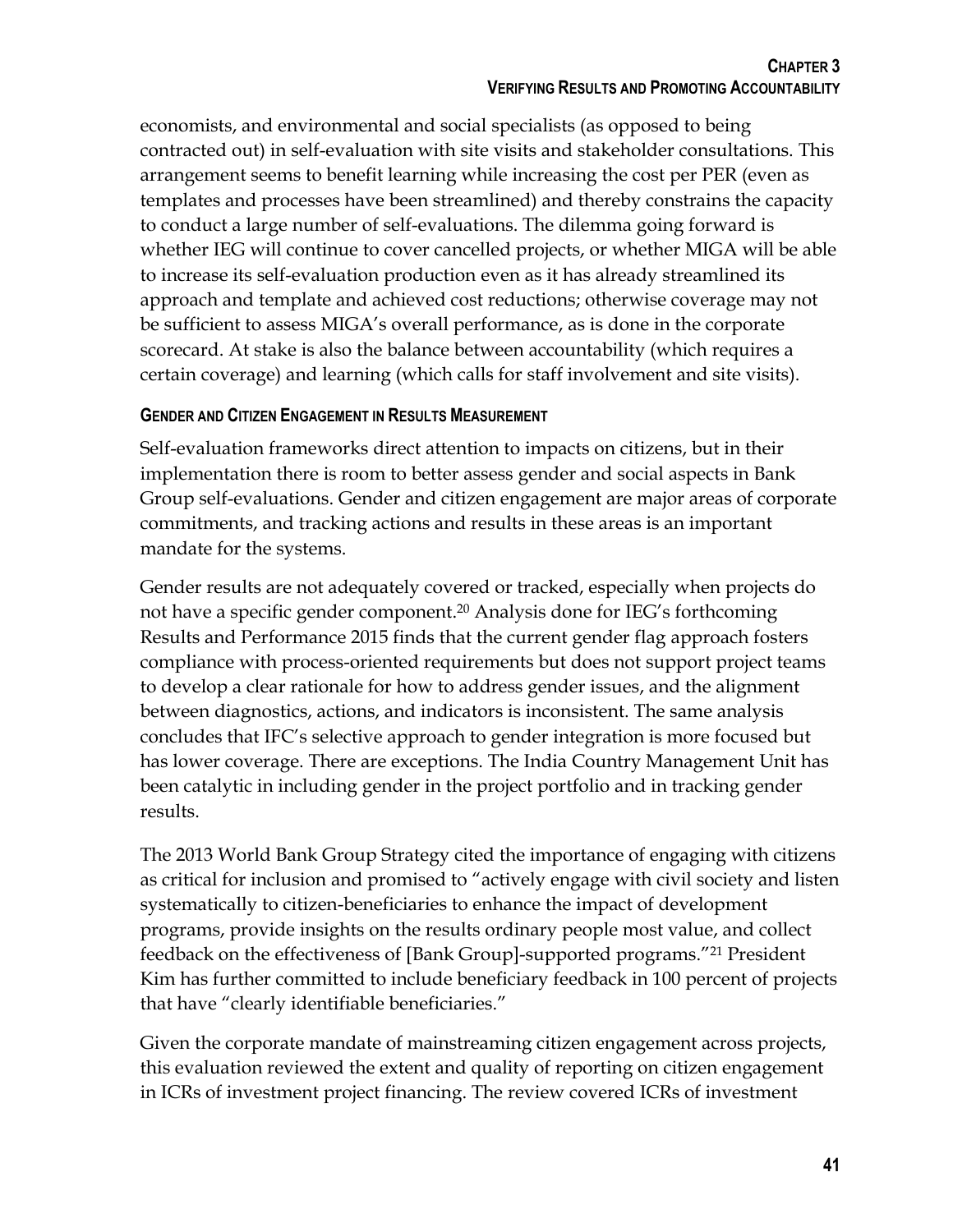projects that closed in FY14 before the commitment to have beneficiary engagement in all relevant projects was made and indicates how the Bank has been operationalizing citizen engagement in the recent past, providing a useful baseline for assessing progress against new benchmarks and requirements put in place in 2014/2015. The review defines "clearly identifiable beneficiaries" as the subset of citizens that are expected to benefit from a project, directly or indirectly. Four findings emerge (see also Appendix E).

First, 45 percent (70 out of 156) of the projects with clearly identifiable beneficiaries included at least one citizen engagement indicator in the ICR's results framework. However, achieving the corporate target may not enhance participation in meaningful ways, let alone improve development results. This is because citizen feedback indicators usually capture citizen-beneficiaries' views at the end of the project, too late to inform iterative learning and course correction. There is an almost mechanical tracking of "participation" but not of its outcomes or whether it was meaningful and valued by citizens. There is room to capture the voices of citizens in more timely and meaningful ways—something that would require a less perfunctory approach.

Second, beneficiary surveys are used in less than half of the projects with clearly identifiable beneficiaries that exited the portfolio in FY14 (66 out of 156). In most cases, the survey results are not well integrated into the body of ICRs and their findings are not included as part of the justification for ICR's ratings nor reflected in lessons.

Third, a high percentage of projects trigger safeguards that require mandatory citizen engagement, yet ICRs do not systematically report on citizen engagement activities related to these safeguards or on their outcomes. IEG's review found that only 38 percent (55 out of a random sample of 145) of the ICRs reported on whether during the environmental assessment process the borrower consulted affected citizens on the project's environmental aspects. Out of these 55 ICRs, 44 percent (24 out of 55) talked about the stakeholders consulted, 32 percent (18 out of 55) reported on whether citizens' views were taken into account as part of the environmental assessment, and only 3 offered details on how the feedback had been incorporated. Finally, only 8 percent of the ICRs (12 out of 145) reported on complaints registered.

Fourth, citizen engagement guidance is not clear and requirements are frontloaded at the design stage with little or no guidance on how to report, reflect, and act upon citizen engagement activities during implementation and self-evaluation.

# **ENGAGING CLIENTS**

The shared feeling across the different systems is that clients have little appetite for engaging in evaluation of projects and do not see its value (ICRs and other self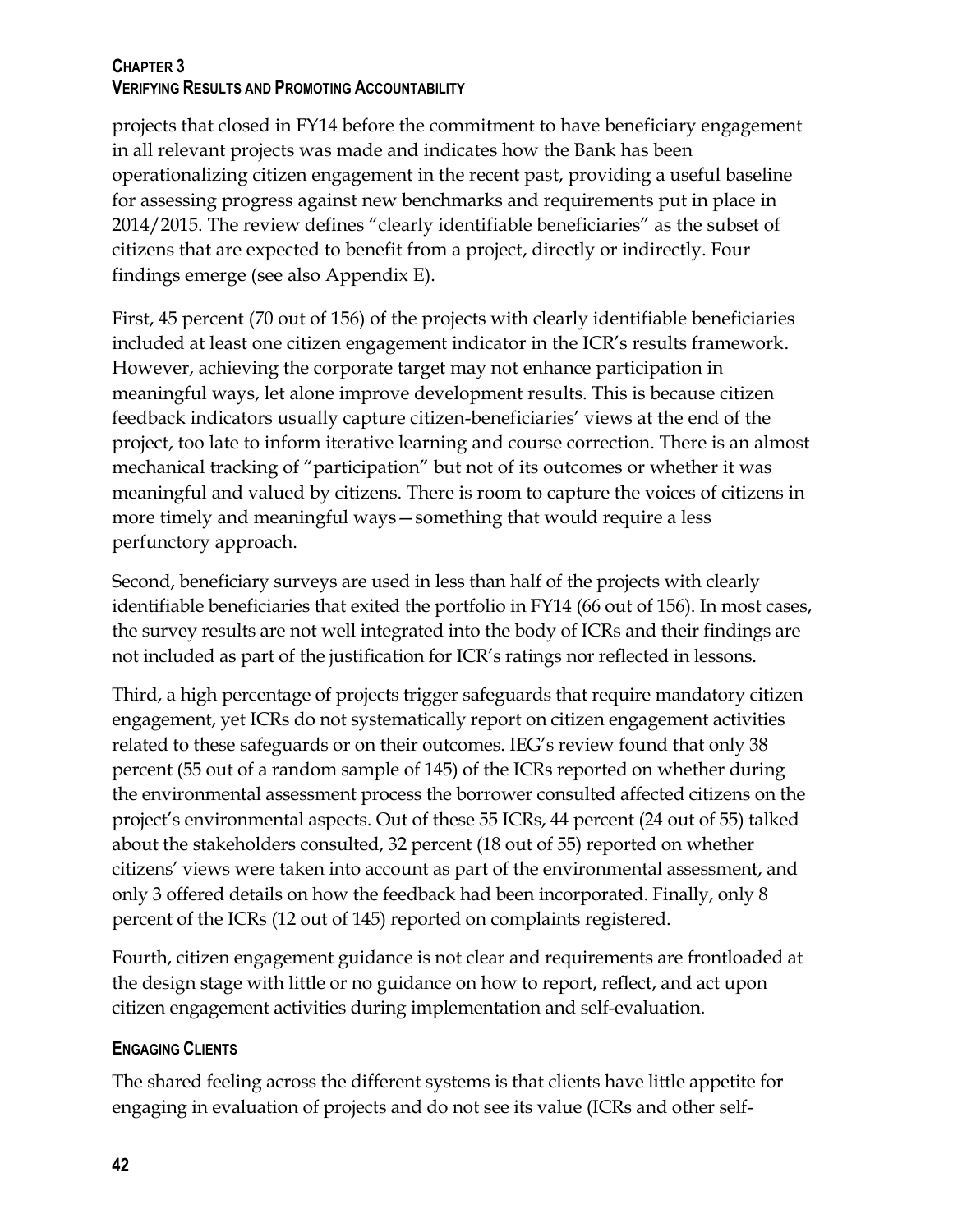evaluations are not translated into national languages). Staff perceive that the Bank Group does not contribute enough to building clients' M&E capacity, which varies considerably from country to country and was often deemed weak.<sup>22</sup> This matches findings in IEG's evaluation of the poverty focus of the Bank's country programs (IEG 2015), which identified insufficient capacity and government budget as key obstacles to collecting poverty data and concluded that client demand for support with data capacity building is strong, and the Bank is well positioned to help meet that demand.

IFC and MIGA rely on client companies for monitoring and these companies do not always have incentives or means to measure private sector development impacts beyond the products and services they produce themselves. A number of interviewed IFC investment officers said that clients already generate the type of information they need for their business and that self-evaluation information does not support IFC's own information needs. IFC clients perceive self-evaluation as a bureaucratic exercise that represents a "pure tax" on their business, according to interviews.

# **TEMPLATES**

Around half of interviewees in IFC and the Bank thought that self-evaluation templates were adequate, while others said that they do not provide a venue for selfreflection and intellectual thinking, and that the ICR template leads to repetitive reports. Views on their length were diverging: authors thought that page limits restrict their ability to tell the story while managers, directors, and oversight staff often complained about documents that are too long and detailed and lack strategic focus. Further, templates do not capture the analysis and results of any internal safe space discussions, for example of how to enable course-correction for problem projects. However, template design is not a main obstacle to good self-evaluation and adjustments to templates would not suffice to alleviate system weaknesses.

# **IMPACT EVALUATIONS**

The use of impact evaluation to assess the causal effects of development interventions and complement other evaluation approaches has expanded rapidly over the past 15 years, spurred by innovations in statistical and econometric techniques. Evaluators, key informants, and operational team leaders collectively prefer impact evaluations' current status as mainly a tool for learning and do not believe that they should be made mandatory or used mainly for accountability. They are concerned that doing so could create biases, a "box ticking" mentality, or otherwise reduce learning. They often focus on a specific outcome indicator and do not assess projects in their entirety, making them complementary to ICRs. Quality assurance measures enacted in 2012 are not universally applied to impact evaluations done outside the impact evaluation hubs and while most impact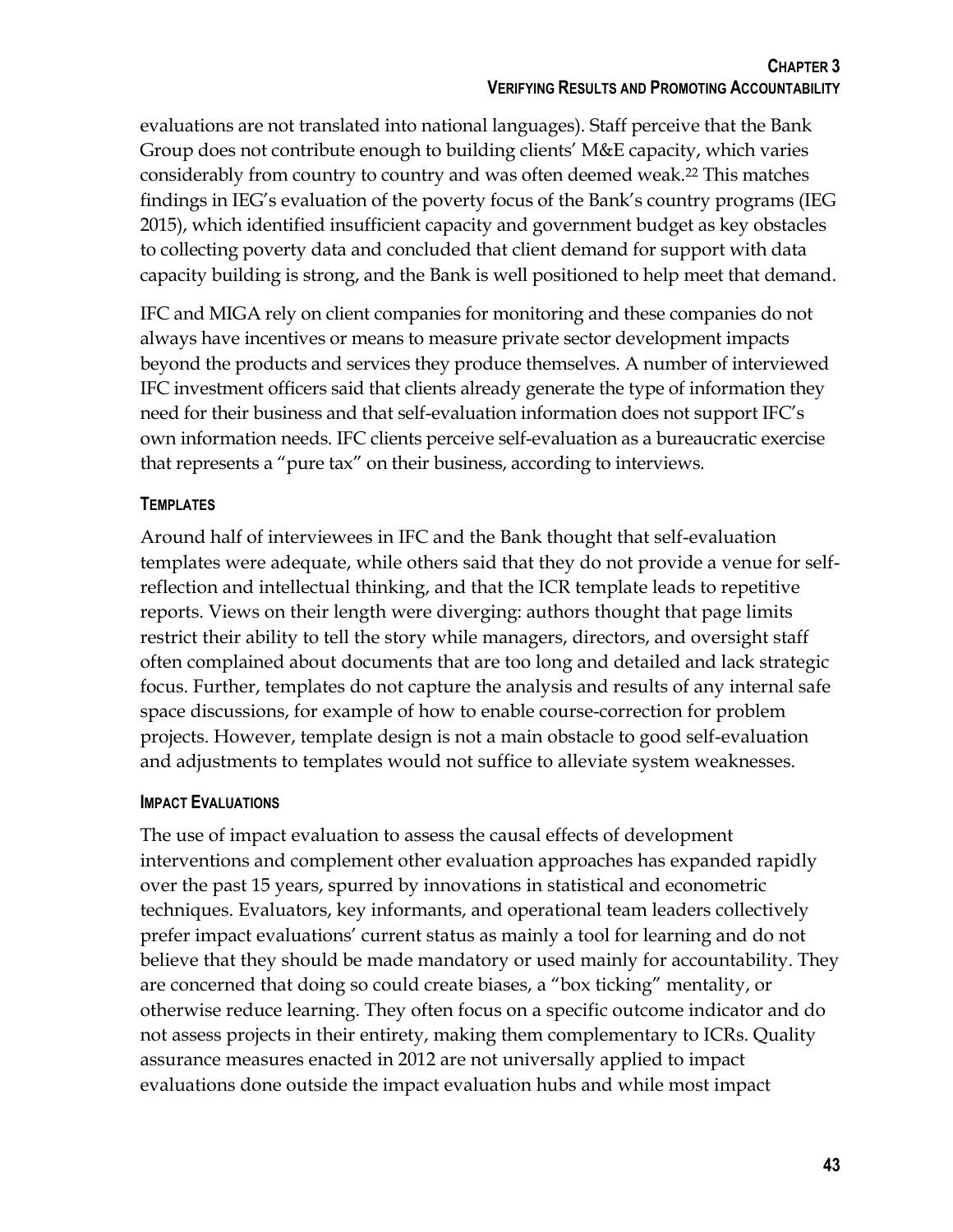evaluations are of good quality (the 2012 IEG study found that 94 percent of completed World Bank IEs met medium or high quality standards), some inferior ones have been embraced and later crumbled under scrutiny.

Even as the number of impact evaluations continues to increase, strategic selection of what impact evaluations to conduct by Region and sector is still not evident, and the Bank has no overarching selection strategy for impact evaluations (individual impact evaluation hubs may have it). IFC has its own selection criteria and database for impact evaluations of its projects. Strong imbalances persist despite efforts to increase impact evaluations in sectors other than human development. The Health, Nutrition, and Population Global Practice has had more than two and a half times more impact evaluation concept reviews in the past five years than the Energy, Finance, Transport, Poverty, and Environment Global Practices and the Fragility, Conflict and Violence Cross-Cutting Solutions Area combined. In the same period, the Africa Region accounted for 55 percent of impact evaluation concept reviews while the Middle East and North Africa Region has had very few (figures 3.3 and 3.4).



*Source:* Business Warehouse data. World Bank only.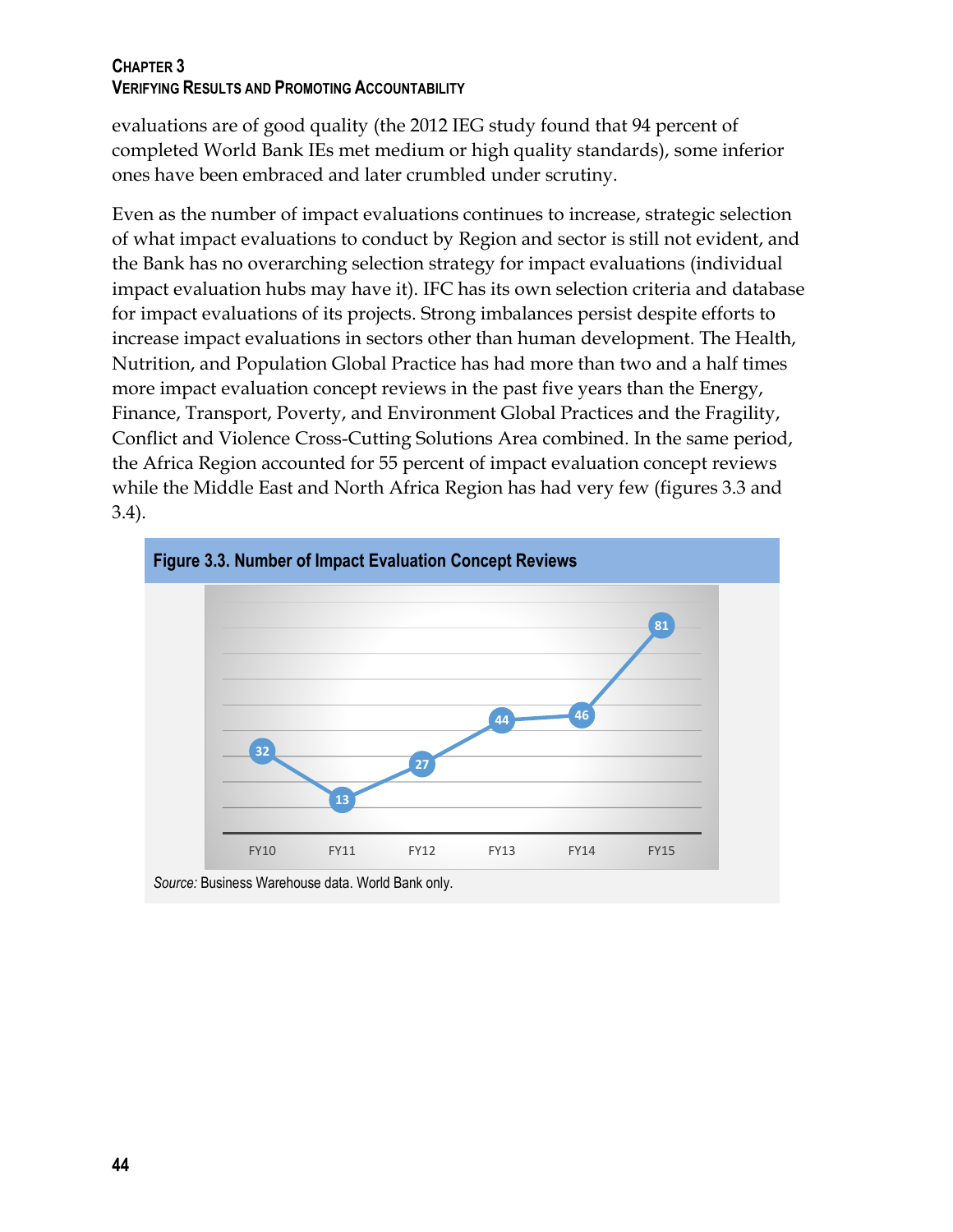

Relying predominantly on external financing for impact evaluations as the Bank currently does comes with the potential opportunity cost of leaving major knowledge gaps. This challenge of trust-funded and fractured spending was highlighted in the 2012 IEG evaluation of impact evaluations<sup>23</sup>, and although the Impact Evaluation to Development Impact (i2i) trust fund established at DIME in 2013 has the potential to even out some of the current sectoral imbalance, parity is not yet observable in new impact evaluations and the risk of underfunding understudied areas remains. This risk could be resolved by allocating more of the Bank's own resources to impact evaluations in those areas and via more flexible and pooled trust funds. Box 3.5 presents a list of suggestions on how to further strengthen the Bank's impact evaluations.

#### **Figure 3.4. Number of Impact Evaluation Concept Reviews, by region, FY10-15**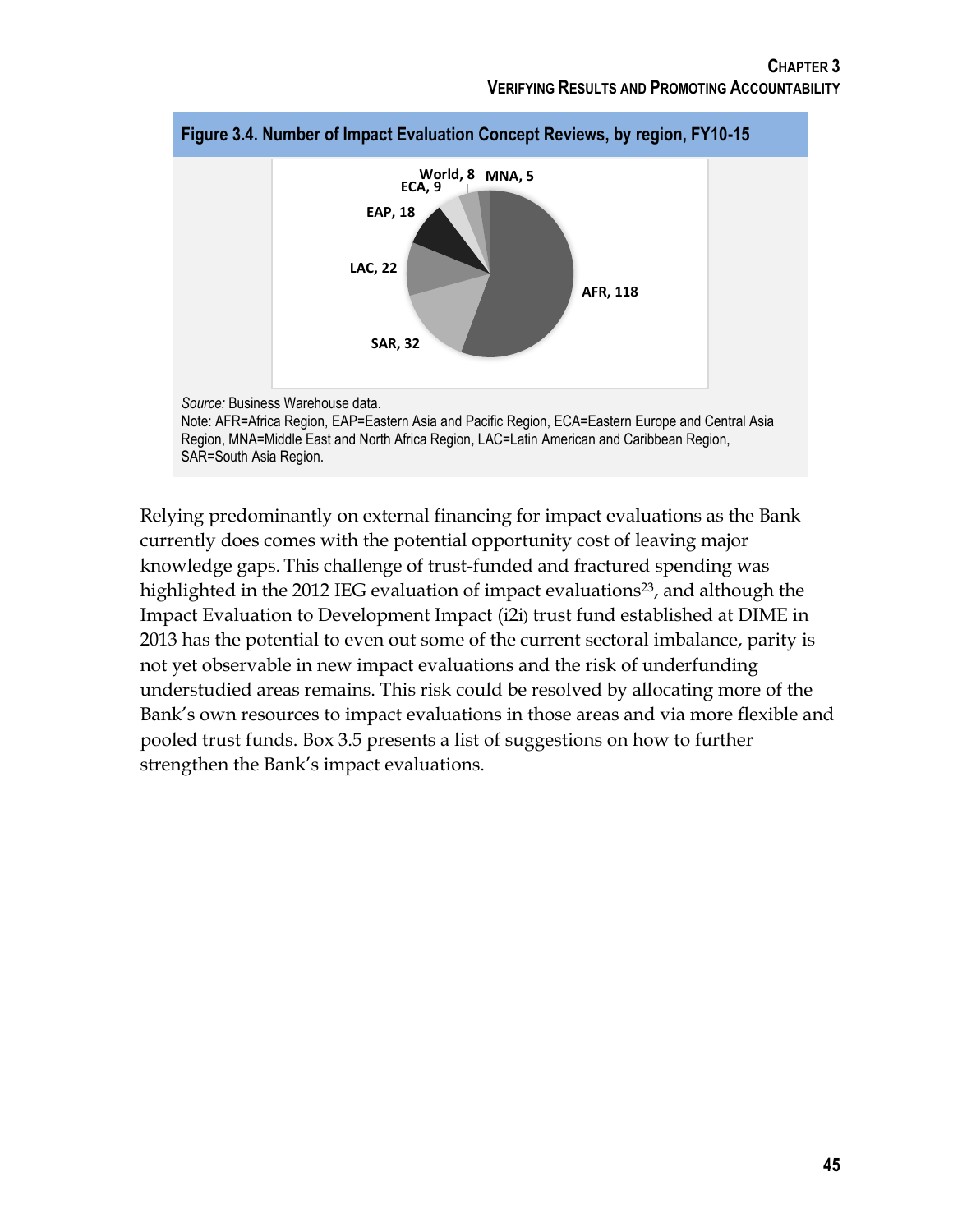#### **Box 3-5. Suggestions on How to Strengthen the Bank's Impact Evaluations (IEs)**

- IEs are resource-intensive and difficult to do, and should therefore be deployed strategically and cover a broader range of Practices and Regions.
- The Bank should work with IE trust fund donors to achieve greater flexibility in their funding, and to explicitly target understudied areas. It should consider allocating Bank resources in areas still not covered.
- To foster stronger synergies between IE and operational professionals, the global practices should be encouraged to think strategically about which challenges could be illuminated by IEs, which projects could provide the best input for future operations and policy, and where IEs might help improve the evaluation capacity of client agencies.
- In addition to collecting outcome data on project-specific goals and metrics, IEs should also estimate impacts on outcomes that directly service the Bank's twin goals of eliminating poverty and boosting shared prosperity.
- Efforts should be made to incorporate the knowledge from the large body of IEs that have now been undertaken. This might include a determination of how the knowledge can be acted upon and a knowledge management system that collects IEs and makes their findings easily accessible and collates them in ways operational staff find useful (e.g. by region, intervention type, sub-population, and outcome).
- As IEs become increasingly aligned with projects and project objectives, the Bank should emphasize IE findings in ICRs and other project reporting documents, and IEG should emphasize IE findings in its validations.
- IE findings should be disseminated to project teams in a timely fashion, irrespective of implication on academic publishing considerations.

*Source: Appendix F.*

# **TRUST FUNDS AND PARTNERSHIP PROGRAMS**

Self-evaluation and reporting requirements for trust funds and partnership programs have been established but are not consistently enforced by the Bank. The Bank's trust fund handbook states that "the Bank is responsible for a systematic and objective assessment of the ongoing or completed programs, projects and/or activities financed by the trust fund(s) including design, implementation and results (outputs and outcomes)."<sup>24</sup> Reporting for recipient-executed trust funds are fully aligned with procedures for investment projects. Reporting for Bank-executed trust funds provide less accountability than the ICRs because of lack of results frameworks, data on outcomes and outputs, and assessments of Bank and recipient performance, something which ongoing efforts aim to address. 25

For partnership programs in which the Bank participates, the trust fund handbook requires the Bank's representative to advocate for an independent evaluation to be carried out every three to five years. This requirement is also unevenly enforced,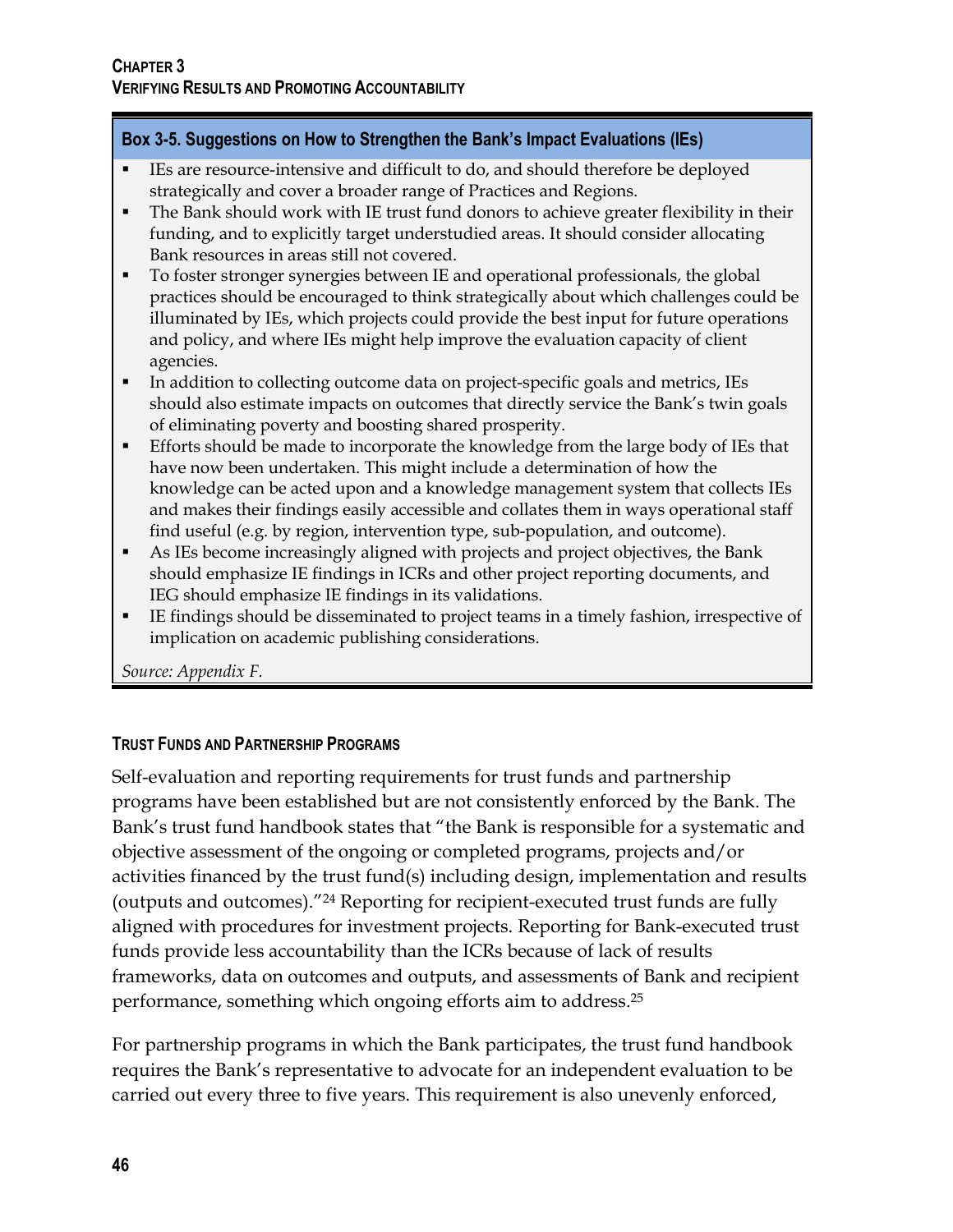and many partnership programs housed in the Bank or elsewhere have gone many years without being evaluated. Many partnerships IEG has reviewed lacked clear goals and indicators. The Bank should promote clear goals and indicators in the programs it participates in and should promote periodic independent evaluation, which should be independent of program secretariats.<sup>26</sup>

# **Incentives Around Ratings**

In assessing the incentive framework around self-evaluations, this evaluation finds that staff engage with the self-evaluation systems with a compliance mindset and an excessive focus on ratings that obstructs positive engagement and use of systems. Fear of repercussions from a bad rating was a frequent theme in the Bank. In IFC and MIGA, ratings are not disclosed and staff are less sensitive to bad ratings on projects they have worked on.

First, validation does, as intended, serve to keep reporting honest and timely. Consider the parts of the systems not validated by IEG such as activity completion for Bank knowledge products—with 92 percent satisfactory achievement of objectives, 27 some ratings are unrealistically high. They are also more likely to be overdue.<sup>28</sup>

Second, staff and managers are prone to presenting information in such a way that proposed ratings can be defended against IEG, often referred to as "gaming the system." Some critical issues may be ignored or evidence presented selectively to support ratings. Said one Bank staff: "Team leaders have to be very careful about the wording they use in the ICR, so they are not fully candid, for fear that IEG will pick up on something and misjudge it; IEG can take a line out of the ICR and spin it." The tendency to not be fully candid also affected IFC and country program evaluations, according to interviews. Other interviewees appreciated IEG's role in keeping the system honest but, on the whole, the evaluation team encountered defensiveness and frustration all around (figure 3.5).

Third, in the Bank there are strong managerial signals to aim for at least "marginally satisfactory" and to reduce the ratings disconnect (self-evaluation ratings that differ significantly from IEG's ratings). These signals likely stem from the prominent manner in which the share of successful projects and the shares of downgrades are tracked and reported in the Bank (more so than in IFC and MIGA).<sup>29</sup> To avoid downgrades, managers sometimes advise ICR authors to set ratings lower than what teams judge to be appropriate.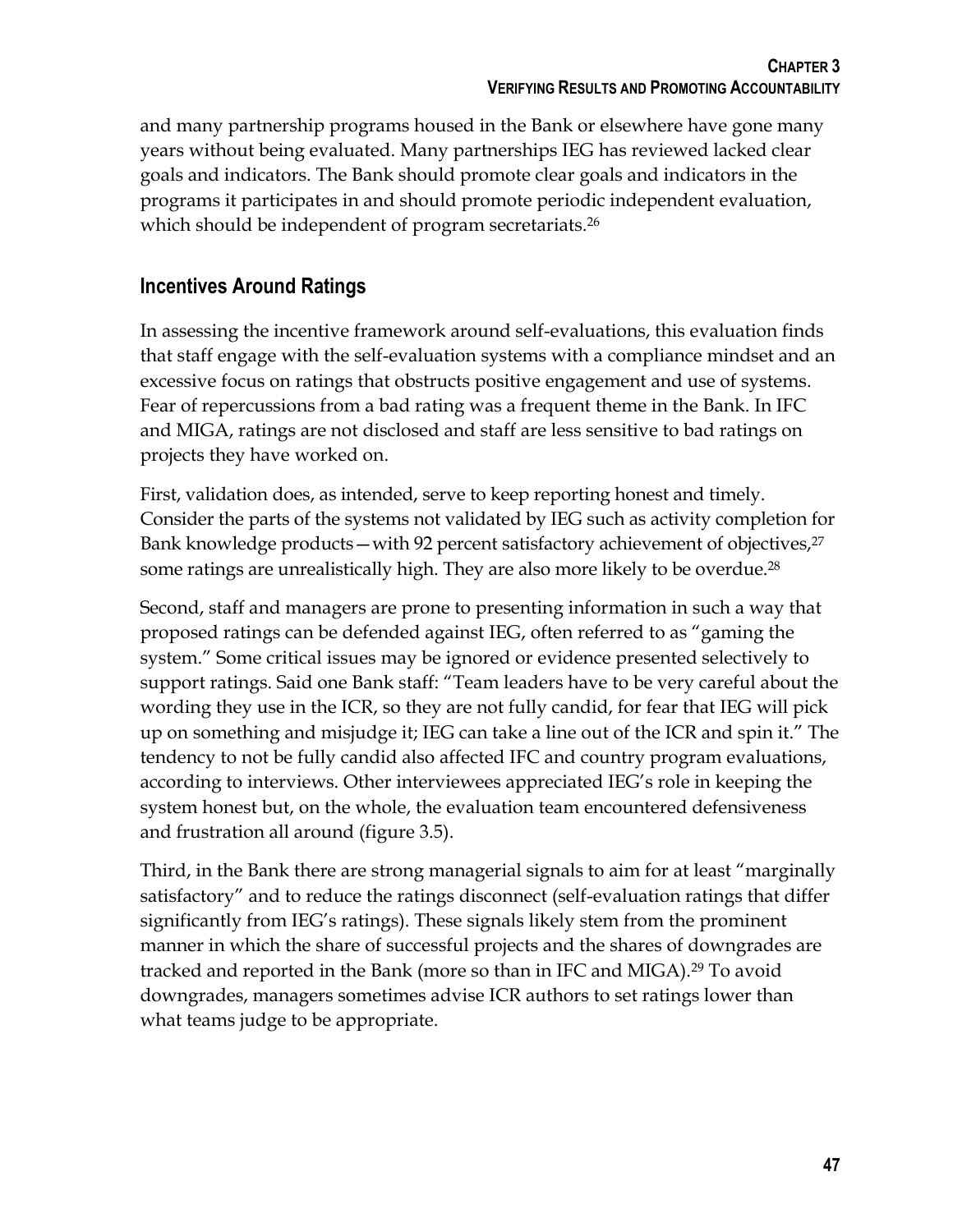

Fourth, trust and ownership in the systems is less than ideal and the interpretation of the objectives-based approach has become a source of frustration and causes inflexibility for project management. Focus groups and workshops showed that Bank Group staff and managers care deeply about contributing to development results but do not trust the systems to give a fair picture of these results and their own contributions to them. In the words of a country manager: ratings tend to be "too negative: projects are often extremely successful, but the Bank is too conservative with its own assessment." In the inevitable focus on summary outcome ratings, the fact that some components of a project may have done well are easily lost. Interviewees found IEG's approach rigid for projects aiming to build "sustainability" or "social cohesion," both of which are hard to measure and attribute to project interventions. Workshop participants also found it hard to write project objectives around innovation, piloting, and institutional strengthening. IEG was characterized as "rigid" or "mechanistic" in its application of ratings guidelines and requirements to demonstrate attribution.

Fifth, staff do not have a good understanding of how information from the systems is used by the Board and others and how it serves accountability. One-third of interviewees who discussed the theme of accountability had a positive view and expressed a need for honesty and acceptance of the need for IEG to validate. Twothirds thought that the systems do not enhance internal accountability, which they characterized as "diffused" or "diluted." Staff did not distinguish between accountability for results at the aggregate, corporate level (for which systems are intended) and accountability for the performance of individuals and units (for which systems are not suitable). Staff have an understandable desire for good ratings for projects they have worked on and tend to conflate project ratings with job